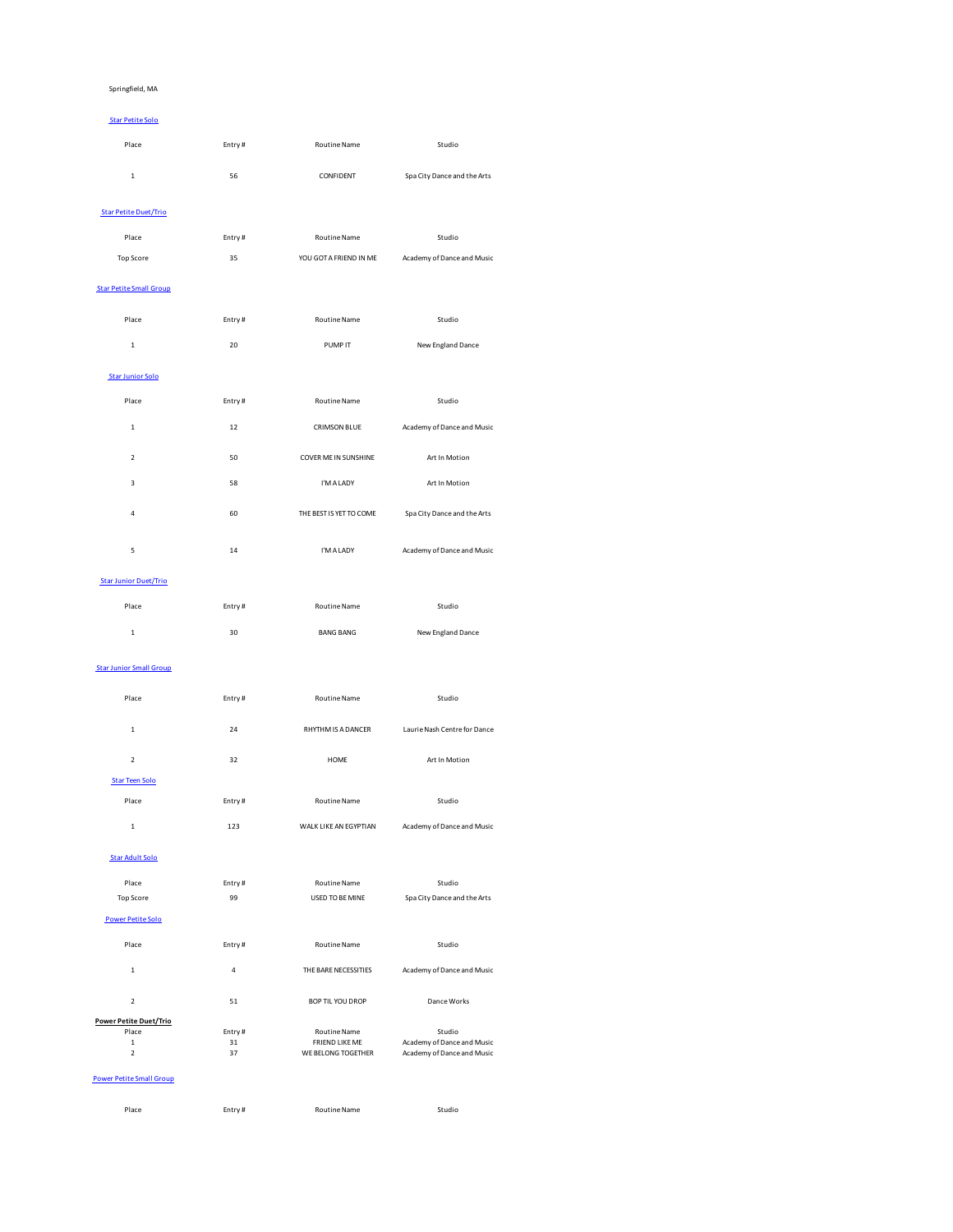| $\mathbf 1$                         | 18     | <b>DON'T SLACK</b>   | Academy of Dance and Music |
|-------------------------------------|--------|----------------------|----------------------------|
| $\overline{\mathbf{c}}$             | 25     | I CAN COOK TOO       | Academy of Dance and Music |
| <b>Power Junior Small Group</b>     |        |                      |                            |
| Place                               | Entry# | Routine Name         | Studio                     |
| $\mathbf 1$                         | 19     | <b>BOOGIE FEVER</b>  | Academy of Dance and Music |
| $\overline{2}$                      | 33     | NO BAD NEWS          | Academy of Dance and Music |
| 3                                   | 39     | LET'S GET IT STARTED | Academy of Dance and Music |
| $\overline{4}$                      | 38     | <b>FIGHT NIGHT</b>   | New England Dance          |
| 5                                   | 49     | YOU WILL BE FOUND    | Academy of Dance and Music |
| <b>Power Junior Solo</b>            |        |                      |                            |
| Place                               | Entry# | Routine Name         | Studio                     |
| $\mathbf{1}$                        | 16     | MUDDY RIVER          | Academy of Dance and Music |
| $\overline{\mathbf{c}}$             | 54     | WHO'S THAT GIRL      | New England Dance          |
| 3                                   | 5      | NO SWINGITTY         | Academy of Dance and Music |
| $\overline{a}$                      | 53     | LOYAL BRAVE & TRUE   | Dance Works                |
| 5                                   | 9      | FAITH                | Academy of Dance and Music |
| Power Junior Duet/Trio              |        |                      |                            |
| Place                               | Entry# | Routine Name         | Studio                     |
| $\mathbf{1}$                        | 28     | WORK IT              | New England Dance          |
| $\mathbf 2$                         | 44     | THE ARACHNIDS        | Academy of Dance and Music |
| $\overline{3}$                      | 26     | FEEL IT STILL        | Academy of Dance and Music |
| $\overline{4}$                      | 43     | STAND BY ME          | Academy of Dance and Music |
| 5                                   | 27     | <b>G SLIDE</b>       | Academy of Dance and Music |
| <b>Power Junior Line/Production</b> |        |                      |                            |
| Place                               | Entry# | <b>Routine Name</b>  | Studio                     |
| <b>Top Score</b>                    | 61     | IN MY LIFE           | Academy of Dance and Music |
| Power Teen Solo                     |        |                      |                            |
| <b>Diaco</b>                        | Entnet | <b>Pouting Name</b>  | $c + \ldots + c$           |

| <b>Power Teen Solo</b>  |        |                        |                        |
|-------------------------|--------|------------------------|------------------------|
| Place                   | Entry# | <b>Routine Name</b>    | Studio                 |
| $\mathbf{1}$            | 116    | SILENT ALL THESE YEARS | Art In Motion          |
| $\overline{2}$          | 106    | SHOW OFF               | New England Dance      |
| $\overline{\mathbf{3}}$ | 110    | FEELING GOOD           | New England Dance      |
| 4                       | 113    | CLOWN                  | Dazzle Studio of Dance |
| 5                       | 117    | <b>GIRLS LIKE ME</b>   | New England Dance      |
| 6                       | 118    | ONE NIGHT ONLY         | Dazzle Studio of Dance |
| $\overline{7}$          | 102    | <b>HOOK</b>            | Art In Motion          |
| 8                       | 108    | OH MY                  | Art In Motion          |
| 9                       | 112    | LOST                   | New England Dance      |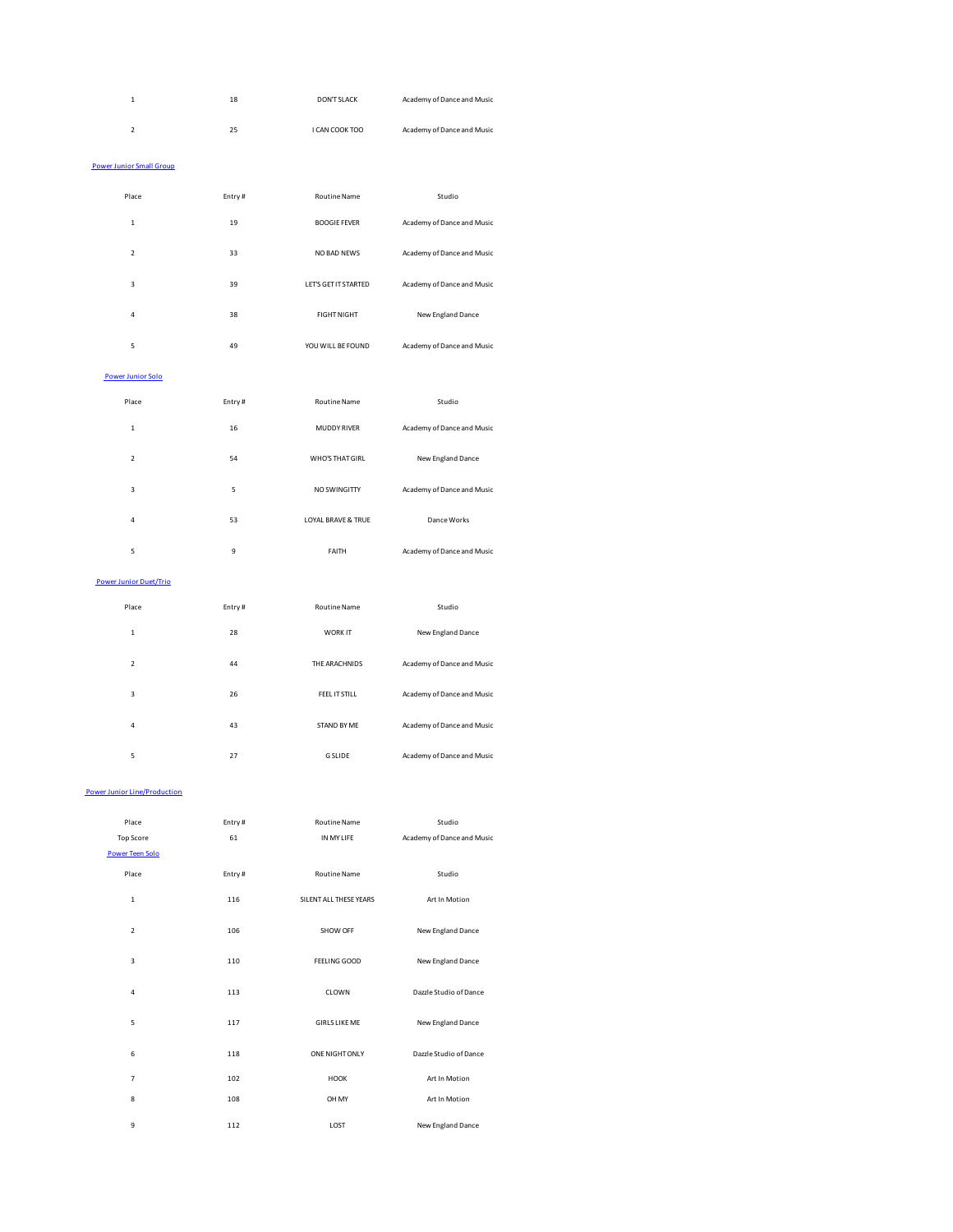| 10                                        | 115            | RULE THE WORLD                             | Dazzle Studio of Dance                                    |
|-------------------------------------------|----------------|--------------------------------------------|-----------------------------------------------------------|
| <b>Power Teen Duet/Trio</b>               |                |                                            |                                                           |
| Place                                     | Entry#         | <b>Routine Name</b>                        | Studio                                                    |
| <b>Top Score</b>                          | 88             | <b>INSTEAD</b>                             | New England Dance                                         |
| <b>Power Teen Small Group</b>             |                |                                            |                                                           |
| Place                                     | Entry#         | <b>Routine Name</b>                        | Studio                                                    |
| $\mathbf{1}$                              | 65             | <b>DELIBIOUS</b>                           | Laurie Nash Centre for Dance                              |
| $\overline{2}$<br>$\overline{\mathbf{3}}$ | 78<br>84       | STILL HAVE YOU                             | Art In Motion<br>Art In Motion                            |
| 4                                         | 96             | <b>NORTHERN LIGHTS</b><br>FAITH            | Art In Motion                                             |
| 5                                         | 89             | WAVING THROUGH A WINDOW                    | Art In Motion                                             |
|                                           |                |                                            |                                                           |
| <b>Power Teen Large Group</b>             |                |                                            |                                                           |
| Place                                     | Entry#         | <b>Routine Name</b>                        | Studio                                                    |
| $\mathbf 1$                               | 76             | <b>MONSTER</b>                             | New England Dance                                         |
| <b>Power Teen Line/Production</b>         |                |                                            |                                                           |
| Place<br>$\mathbf 1$                      | Entry#<br>62   | <b>Routine Name</b><br><b>IT'S BRITNEY</b> | Studio<br>New England Dance                               |
| <b>Power Senior Solo</b>                  |                |                                            |                                                           |
| Place                                     | Entry#         | <b>Routine Name</b>                        | Studio                                                    |
| $\mathbf 1$                               | 119            | WHERE'S MY LOVE                            | Spa City Dance and the Arts                               |
| $\overline{2}$                            | 121            | CRAZY IN LOVE                              | Dazzle Studio of Dance                                    |
| <b>Power Senior Duet/Trio</b>             |                |                                            |                                                           |
| Place                                     | Entry#         | <b>Routine Name</b><br>IS YOU IS           | Studio                                                    |
| <b>Top Score</b>                          | $71\,$         |                                            | Art In Motion                                             |
| <b>Power Senior Small Group</b>           |                |                                            |                                                           |
| Place                                     | Entry#<br>72   | <b>Routine Name</b><br><b>RUN</b>          | Studio<br>Laurie Nash Centre for Dance                    |
| Top Score                                 |                |                                            |                                                           |
| <b>Power Adult Duet/Trio</b>              |                |                                            |                                                           |
| Place<br><b>Top Score</b>                 | Entry#<br>90.1 | <b>Routine Name</b><br><b>RESCUE</b>       | Studio<br>Spa City Dance and the Arts                     |
| <b>Energy Petite Solo</b>                 |                |                                            |                                                           |
| Place                                     | Entry#         | <b>Routine Name</b>                        | Studio                                                    |
| Top Score<br><b>Energy Teen Solo</b>      | 48             | WHAT THE WORLD NEEDS NOW                   | Tribe Dance Center                                        |
| Place                                     | Entry#         | <b>Routine Name</b>                        | Studio                                                    |
| $\mathbf 1$                               | 131            | WONDER                                     | Tribe Dance Center                                        |
| $\overline{2}$<br>3                       | 156<br>128     | AIN'T NO SUNSHINE<br>ALL THE JAZZ          | Dance Works<br>Academy of Dance and Music                 |
| $\overline{4}$                            | 127            | SAVAGE                                     | Dazzle Studio of Dance                                    |
| 5                                         | 124            | LITTLE SECRET                              | Academy of Dance and Music                                |
| 6                                         | 134            | <b>GET UR FREAK ON</b>                     | Academy of Dance and Music                                |
| $\overline{7}$<br>8                       | 132<br>126     | <b>I FOUND</b><br><b>BIONIC</b>            | Academy of Dance and Music<br>Academy of Dance and Music  |
| 9                                         | 111            | YOU AND I                                  | Academy of Dance and Music                                |
| 10                                        | 107            | <b>CIRCUS</b>                              | Academy of Dance and Music                                |
| <b>Energy Teen Duet/Trio</b>              |                |                                            |                                                           |
| Place                                     | Entry#         | <b>Routine Name</b>                        | Studio                                                    |
| $\mathbf 1$<br>$\overline{2}$             | 79<br>75       | RAIN DANCE<br>DON'T RAIN ON MY PARADE      | Dance Works<br>Academy of Dance and Music                 |
| 3                                         | 93             | MIC DROP                                   | New England Dance                                         |
| <b>Energy Teen Small Group</b>            |                |                                            |                                                           |
| Place                                     | Entry#         | <b>Routine Name</b>                        | Studio                                                    |
| $\mathbf 1$                               | 80             | WILLIMANIA                                 | Academy of Dance and Music                                |
| <b>Energy Teen Large Group</b>            |                |                                            |                                                           |
| Place                                     | Entry#         | <b>Routine Name</b>                        | Studio                                                    |
| $\mathbf 1$                               | 63             | JUMP OFF                                   | Academy of Dance and Music                                |
| <b>Energy Senior Solo</b>                 |                |                                            |                                                           |
| Place<br>$\mathbf 1$                      | Entry#<br>143  | Routine Name<br>THE EMPRESS                | Studio<br>Tribe Dance Center                              |
| $\mathbf 2$                               | 138            | <b>BACK TO ME</b>                          | Tribe Dance Center                                        |
| 3                                         | 146            | <b>EVEN NOW</b>                            | Dazzle Studio of Dance                                    |
| 4<br>5                                    | 144<br>157.1   | SURVIVE<br>KILLER INSTINCT                 | Academy of Dance and Music<br>Spa City Dance and the Arts |
| 6                                         | 140            | CONCERTO                                   | Academy of Dance and Music                                |
| $\overline{7}$                            | 149            | FROM THE DINING TABLE                      | New England Dance                                         |
| 8<br>9                                    | 141<br>142     | I AM A GOOD GIRL<br>LIFE IS GOOD           | Dazzle Studio of Dance<br>New England Dance               |
| 10                                        | 147            | SMOOTH                                     | New England Dance                                         |
| <b>Energy Senior Duet/Trio</b>            |                |                                            |                                                           |
|                                           |                |                                            | Studio                                                    |
| Place<br>$\mathbf 1$                      | Entry#<br>85   | Routine Name<br><b>STICKS</b>              | Academy of Dance and Music                                |
| <b>Energy Senior Small Group</b>          |                |                                            |                                                           |
|                                           |                |                                            |                                                           |
| Place                                     | Entry#         | Routine Name                               | Studio                                                    |
| $\mathbf 1$                               | 67             | POWER OF LOVE                              | Academy of Dance and Music                                |
| <b>Energy Senior Large Group</b>          |                |                                            |                                                           |
| Place                                     | Entry#         | <b>Routine Name</b>                        | Studio                                                    |
| $\mathbf 1$                               | 98             | CHEMICAL                                   | Academy of Dance and Music                                |
| $\overline{2}$<br>3                       | 83<br>97       | DON'T GET COMFORTABLE                      | New England Dance                                         |
|                                           |                | <b>I SURRENDER</b>                         | New England Dance                                         |
| <b>Industry Dance Awards Best Jazz</b>    |                |                                            |                                                           |
| Place                                     | Entry#         | <b>Routine Name</b>                        | Studio                                                    |
| 1                                         | 92             | <b>EXPRESS</b>                             | Academy of Dance and Music                                |